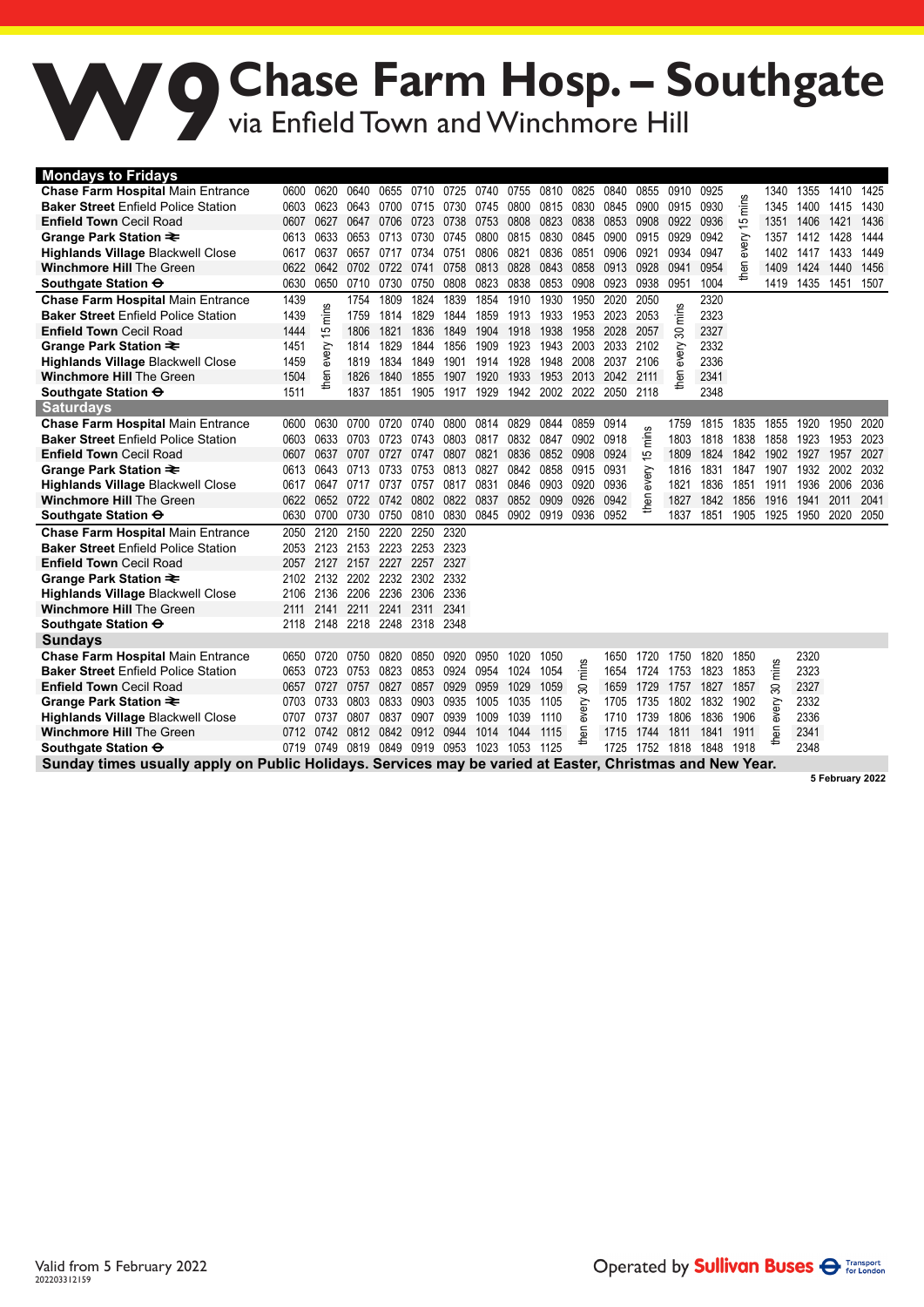## **Southgate – Chase Farm Hosp.** via Winchmore Hill and Enfield Town **W9**

| <b>Mondays to Fridays</b>                                                                                |      |      |      |      |      |      |      |            |      |       |      |      |      |      |      |       |      |                 |      |
|----------------------------------------------------------------------------------------------------------|------|------|------|------|------|------|------|------------|------|-------|------|------|------|------|------|-------|------|-----------------|------|
| Southgate Station $\Theta$                                                                               | 0615 | 0635 | 0650 | 0705 | 0718 | 0729 | 0744 | 0759       | 0814 | 0829  | 0844 | 0859 | 0914 | 0929 | 0944 | 0959  |      | 1344            | 1359 |
| <b>Winchmore Hill The Green</b>                                                                          | 0625 | 0645 | 0700 | 0715 | 0728 | 0742 | 0757 | 0812       | 0827 | 0842  | 0857 | 0912 | 0927 | 0942 | 0957 | 1009  | ř    | 1354            | 1410 |
| <b>Highlands Village Blackwell Close</b>                                                                 | 0630 | 0650 | 0705 | 0720 | 0734 | 0749 | 0804 | 0819       | 0834 | 0849  | 0904 | 0919 | 0934 | 0947 | 1002 | 1014  | 15   | 1359            | 1416 |
| Grange Park Station ₹                                                                                    | 0635 | 0655 | 0710 | 0725 | 0740 | 0755 | 0810 | 0825       | 0840 | 0855  | 0910 | 0925 | 0939 | 0952 | 1007 | 1019  | ΘŅ   | 1404            | 1421 |
| <b>Enfield Town Church Street</b>                                                                        | 0639 | 0659 | 0715 | 0732 | 0747 | 0802 | 0817 | 0832       | 0847 | 0902  | 0917 | 0932 | 0945 | 0958 | 1013 | 1025  | శ్   | 1410            | 1427 |
| <b>Baker Street Enfield Police Station</b>                                                               | 0643 | 0703 | 0720 | 0737 | 0752 | 0807 | 0822 | 0837       | 0852 | 0907  | 0922 | 0937 | 0950 | 1003 | 1018 | 1030  | then | 1415            | 1432 |
| <b>Chase Farm Hospital Main Entrance</b>                                                                 | 0646 | 0706 | 0724 | 0741 | 0758 | 0813 | 0828 | 0843       | 0858 | 0913  | 0928 | 0942 | 0955 | 1008 | 1023 | 1035  |      | 1420            | 1437 |
| Southgate Station $\Theta$                                                                               | 1414 | 1429 |      | 1729 | 1744 | 1759 | 1814 | 1829       | 1844 | 1859  | 1914 | 1929 | 1944 | 2000 |      | 0000  |      |                 |      |
| <b>Winchmore Hill The Green</b>                                                                          | 1425 | 1440 | ۴Ē   | 1740 | 1755 | 1810 | 1825 | 1840       | 1855 | 1909  | 1924 | 1939 | 1954 | 2010 | Ë    | 0010  |      |                 |      |
| <b>Highlands Village Blackwell Close</b>                                                                 | 1431 | 1447 | 15   | 1747 | 1802 | 1816 | 1831 | 1845       | 1900 | 1914  | 1929 | 1944 | 1959 | 2015 | 80   | 0015  |      |                 |      |
| Grange Park Station ₹                                                                                    | 1436 | 1453 | 응    | 1753 | 1808 | 1822 | 1837 | 1850       | 1905 | 1919  | 1934 | 1949 | 2004 | 2020 | ξŘ   | 0020  |      |                 |      |
| <b>Enfield Town Church Street</b>                                                                        | 1444 | 1501 | శ    | 1801 | 1815 | 1829 | 1844 | 1856       | 1909 | 1923  | 1938 | 1953 | 2008 | 2024 | శ్   | 0024  |      |                 |      |
| <b>Baker Street Enfield Police Station</b>                                                               | 1449 | 1506 | then | 1806 | 1820 | 1834 | 1849 | 1901       | 1913 | 1927  | 1942 | 1957 | 2012 | 2028 | then | 0028  |      |                 |      |
| <b>Chase Farm Hospital Main Entrance</b>                                                                 | 1454 | 1511 |      | 1811 | 1825 | 1839 | 1853 | 1905       | 1917 | 1930  | 1945 | 2000 | 2015 | 2031 |      | 0031  |      |                 |      |
| <b>Saturdays</b>                                                                                         |      |      |      |      |      |      |      |            |      |       |      |      |      |      |      |       |      |                 |      |
| Southgate Station $\Theta$                                                                               | 0615 | 0645 | 0715 | 0735 | 0755 | 0812 | 0827 | ဖာ         | 1727 | 1742  | 1757 | 1812 | 1827 | 1842 | 1900 |       | 0000 |                 |      |
| <b>Winchmore Hill The Green</b>                                                                          | 0625 | 0655 | 0725 | 0745 | 0805 | 0823 | 0839 | Ë          | 1739 | 1754  | 1809 | 1824 | 1838 | 1852 | 1910 | Ë     | 0010 |                 |      |
| <b>Highlands Village Blackwell Close</b>                                                                 | 0630 | 0700 | 0730 | 0750 | 0810 | 0828 | 0844 | 15         | 1744 | 1759  | 1814 | 1829 | 1843 | 1857 | 1915 | 80    | 0015 |                 |      |
| Grange Park Station ₹                                                                                    | 0635 | 0705 | 0735 | 0755 | 0815 | 0833 | 0849 | ξĎ         | 1749 | 1804  | 1819 | 1834 | 1848 | 1902 | 1920 | ξĎ    | 0020 |                 |      |
| <b>Enfield Town Church Street</b>                                                                        | 0639 | 0709 | 0739 | 0759 | 0819 | 0838 | 0856 | శ          | 1756 | 1811  | 1823 | 1838 | 1852 | 1906 | 1924 | వ్    | 0024 |                 |      |
| <b>Baker Street Enfield Police Station</b>                                                               | 0643 | 0713 | 0743 | 0803 | 0823 | 0843 | 0901 | <b>Sed</b> | 1801 | 1815  | 1827 | 1842 | 1856 | 1910 | 1928 | then  | 0028 |                 |      |
| <b>Chase Farm Hospital Main Entrance</b>                                                                 | 0646 | 0716 | 0746 | 0806 | 0826 | 0846 | 0906 |            | 1806 | 1818  | 1830 | 1845 | 1859 | 1913 | 1931 |       | 0031 |                 |      |
| <b>Sundays</b>                                                                                           |      |      |      |      |      |      |      |            |      |       |      |      |      |      |      |       |      |                 |      |
| Southgate Station $\Theta$                                                                               | 0700 | 0730 | 0800 | 0830 | 0900 | 0930 | 1000 | 1030       | 1100 |       | 1630 | 1700 | 1730 | 1800 | 1830 |       | 0000 |                 |      |
| <b>Winchmore Hill The Green</b>                                                                          | 0710 | 0740 | 0810 | 0840 | 0910 | 0941 | 1011 | 1041       | 1111 | mins  | 1641 | 1711 | 1740 | 1810 | 1840 | mins  | 0010 |                 |      |
| <b>Highlands Village Blackwell Close</b>                                                                 | 0715 | 0745 | 0815 | 0845 | 0915 | 0946 | 1016 | 1046       | 1116 | 5     | 1646 | 1716 | 1745 | 1815 | 1845 | ౚ     | 0015 |                 |      |
| Grange Park Station ₹                                                                                    | 0720 | 0750 | 0820 | 0850 | 0920 | 0951 | 1021 | 1051       | 1121 |       | 1651 | 1721 | 1750 | 1820 | 1850 |       | 0020 |                 |      |
| <b>Enfield Town Church Street</b>                                                                        | 0724 | 0754 | 0824 | 0854 | 0924 | 0957 | 1027 | 1057       | 1127 | every | 1657 | 1727 | 1754 | 1824 | 1854 | every | 0024 |                 |      |
| <b>Baker Street Enfield Police Station</b>                                                               | 0728 | 0758 | 0828 | 0858 | 0928 | 1001 | 1031 | 1101       | 1132 | men   | 1702 | 1732 | 1758 | 1828 | 1858 | then  | 0028 |                 |      |
| <b>Chase Farm Hospital Main Entrance</b>                                                                 | 0731 | 0801 | 0831 | 0901 | 0931 | 1004 | 1034 | 1105       | 1136 |       | 1706 | 1735 | 1801 | 1831 | 1901 |       | 0031 |                 |      |
| Sunday times usually apply on Public Holidays. Services may be varied at Easter, Christmas and New Year. |      |      |      |      |      |      |      |            |      |       |      |      |      |      |      |       |      |                 |      |
|                                                                                                          |      |      |      |      |      |      |      |            |      |       |      |      |      |      |      |       |      | 5 February 2022 |      |